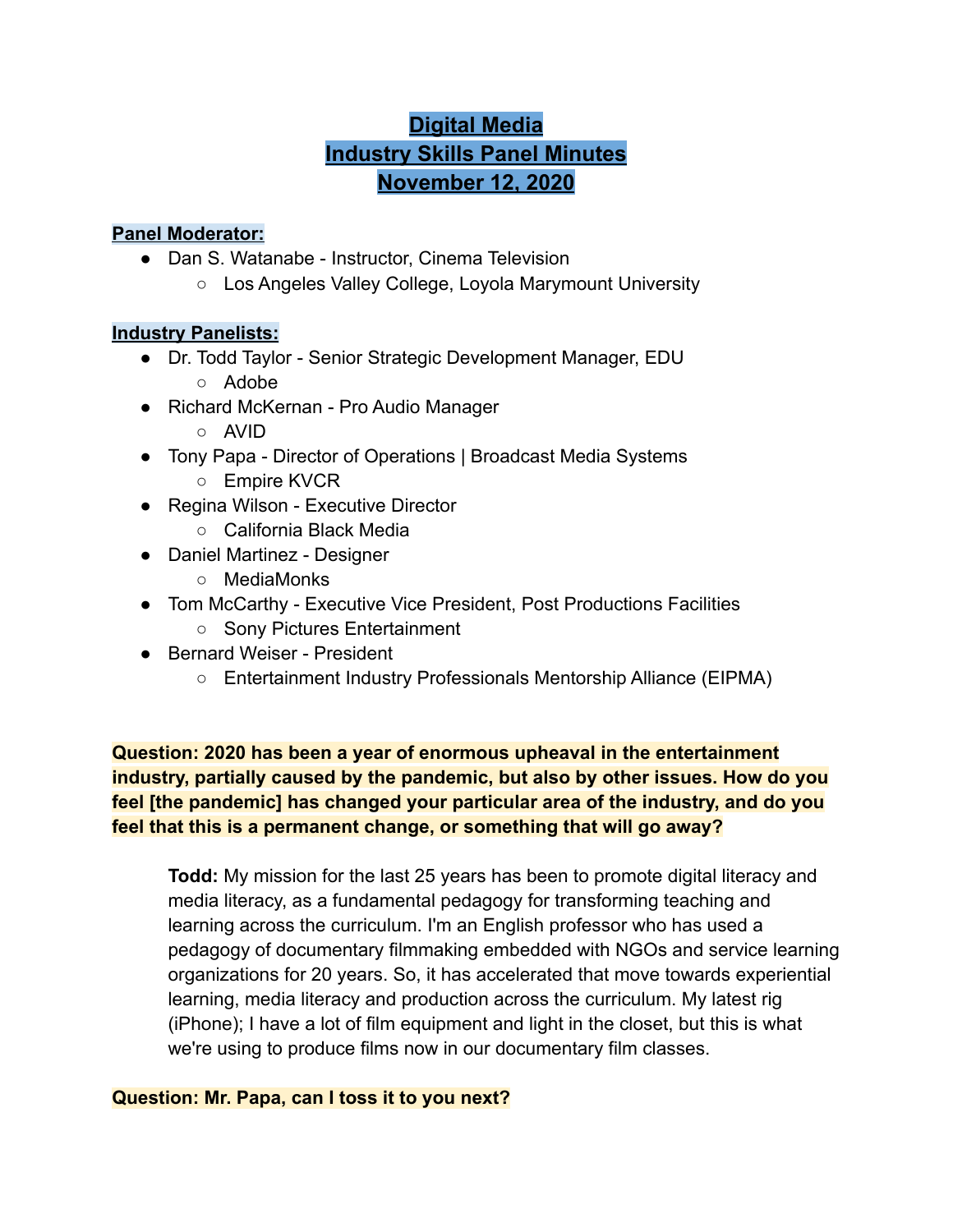**Tony:** KVCR is a PBS member station here in the San Bernardino County area. Our fiscal year started in July and we have changed dramatically in the last six months; and that we haven't conducted any production. The pandemic has changed us from a budgeting standpoint dramatically. The first six months of this year, we didn't know what the school systems or how the industry would change coming into the next six months of the year. We've had to adapt with our studio, for example, our studio has been asked to do some filming. Most recently, this summer, for the graduation services for the community colleges. We had to institute some of the CDC guidelines on when it came to visiting the studio for the production. The production was essentially one speaker in the studio, but still meant staggering those people that came in; mask requirements at all times, limiting the staff, a person was on a monitor to witness these productions, but they were out of the studio. So we've had to change. And we've had the support from our district from the custodial standpoint, helping us with making sure hand sanitizers are around, handing out masks because people were to come in to do their speeches in the studio. So really, from a big picture. Yes, we've had budget limitations. We're not shooting outside of the studio. In the studio, we are in a controlled environment. So the productions for the next six months of the year. We'll continue that way. My industry friends are saying the same thing. Those that are working in the industries are testing before they're going on site. They are required to wear a mask at all times. I had a DP do a whole shoot for monitors in another room, and the director was in a room next to him on monitors.

#### **Question: Does anyone else have an answer for this specific question?**

**Bernard:** The sound community has taken extraordinary precautions, right and left on the mixing stage, as the studios have done a fantastic job of making sure things are safe following protocols. They coordinated writing up those protocols and submitting them to the major unions to make sure everybody was on board. Tom McCarthy can tell you that Sony and all the studios worked very, very hard to make sure things are safe. Testing, testing, testing - they're all doing that. I do most of my work from home remotely, and having a home studio is important. Many of us, as Anthony was saying, have been ready for this type of thing with a lot of equipment that allows us to do these things. It's really just upgrading our bandwidth, so we can move files quickly. They've upped from being tested once a week to now twice a week. These results come in within 24 hours. Oftentimes, by the end of the same day. The monitor brings all sorts of extra masks, extra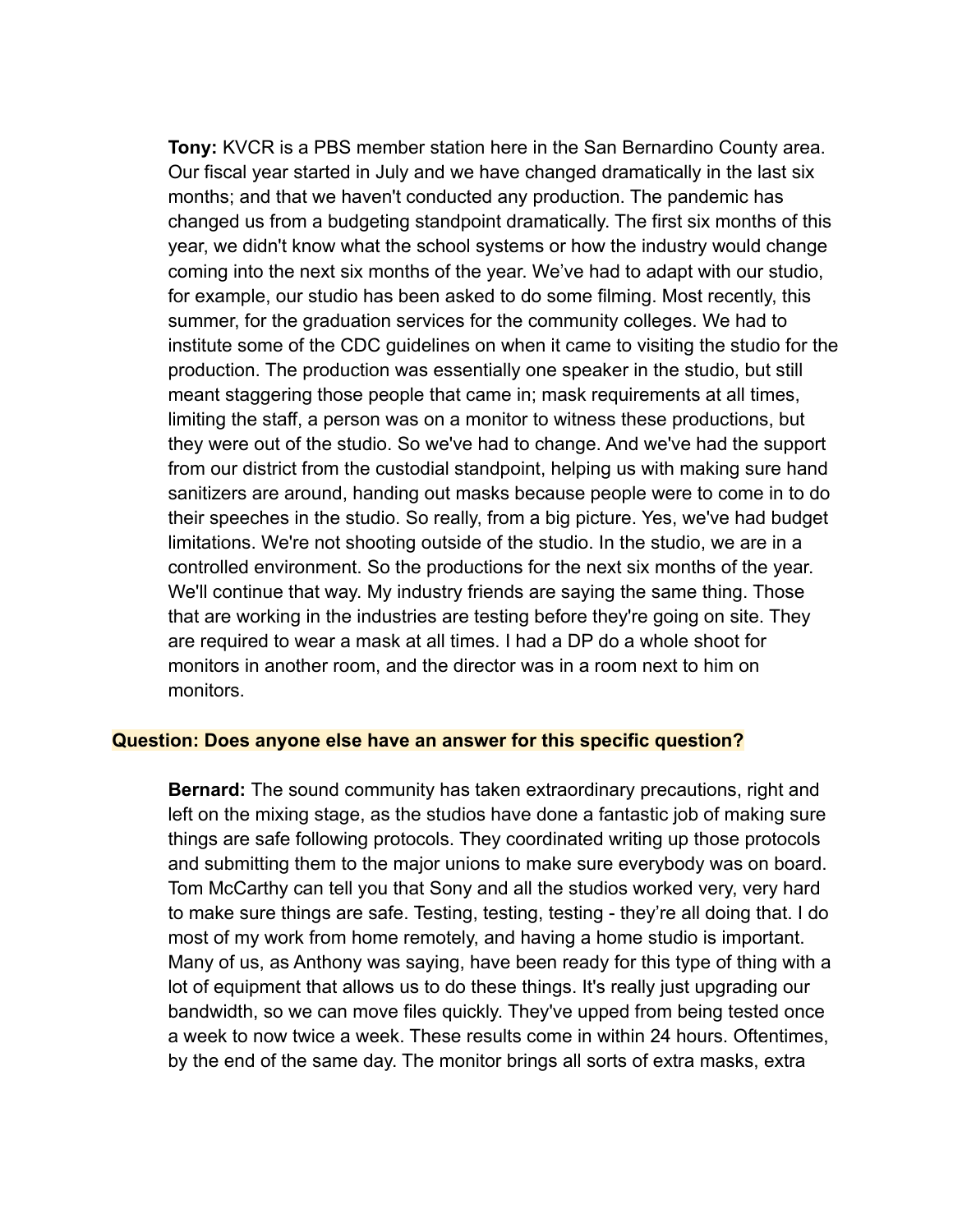sanitizer; everything you can think of! We're adapting and in fact, there are aspects of this that will carry on past this pandemic.

**Question: I'm going to ask this in a very targeted way. Regina, given that the pandemic has put everything on fast forward, and it's caused a lot of disruption within, how do you see this affecting the industry's quest for greater diversity; in terms of both the above the line and the below the line, and especially the executive ranks moving forward?**

**Regina:** I think technology has become the great equalizer. And I think that Bernard said this earlier, but where I've taken everything, is actually the basics. It's the basics of storytelling. You have to have that down. It's the soft skills. Even if they're not trained, if I find that you're competent and that you're smart, and you can learn fast; I want to work with you. If I can trust you; I want to work with you. End of the day, the soft skills are never going to go away, in terms of how you're going to make your way up. This has been a great and fantastic opportunity for young students who are ambitious. My parents built tenacity in me, and those soft skills. One of the things that I hope students know, is that this is the opportunity. Do you stuff on YouTube, do your stuff on any of these digital platforms. Don't say "I can't get a job". Do it anyway because, guess what, people like me may be searching.I just paid out \$15,000 to a creator who did animation. I just want people to know. Don't let any of this stuff limit you. Do it, put it out there, but be accessible; be dependable; be trustworthy. Those are the soft skills [you need]. Know how to write. Have that tenacity to keep moving forward, even when things look very bleak. Don't just sit back and think, oh, you know, it's a pandemic and I'm not going to be able to get a job. Create it! If you're a creator, create it!

# **Question: Daniel Martinez, can I ask you that question? Do you see the pandemic as having been beneficial to people who are coming from the non-Caucasian community, or do you see it as being now an additional challenge for doors being open to you?**

**Daniel:** For me personally, I feel it is very similar to what it was prior to the pandemic, just because the company that I joined, is a very diverse company. It's probably one of the most diverse companies that I've ever worked for. And I realized how important it is to have a diverse workforce; having different opinions and different perspectives. I don't know if the pandemic itself has changed that.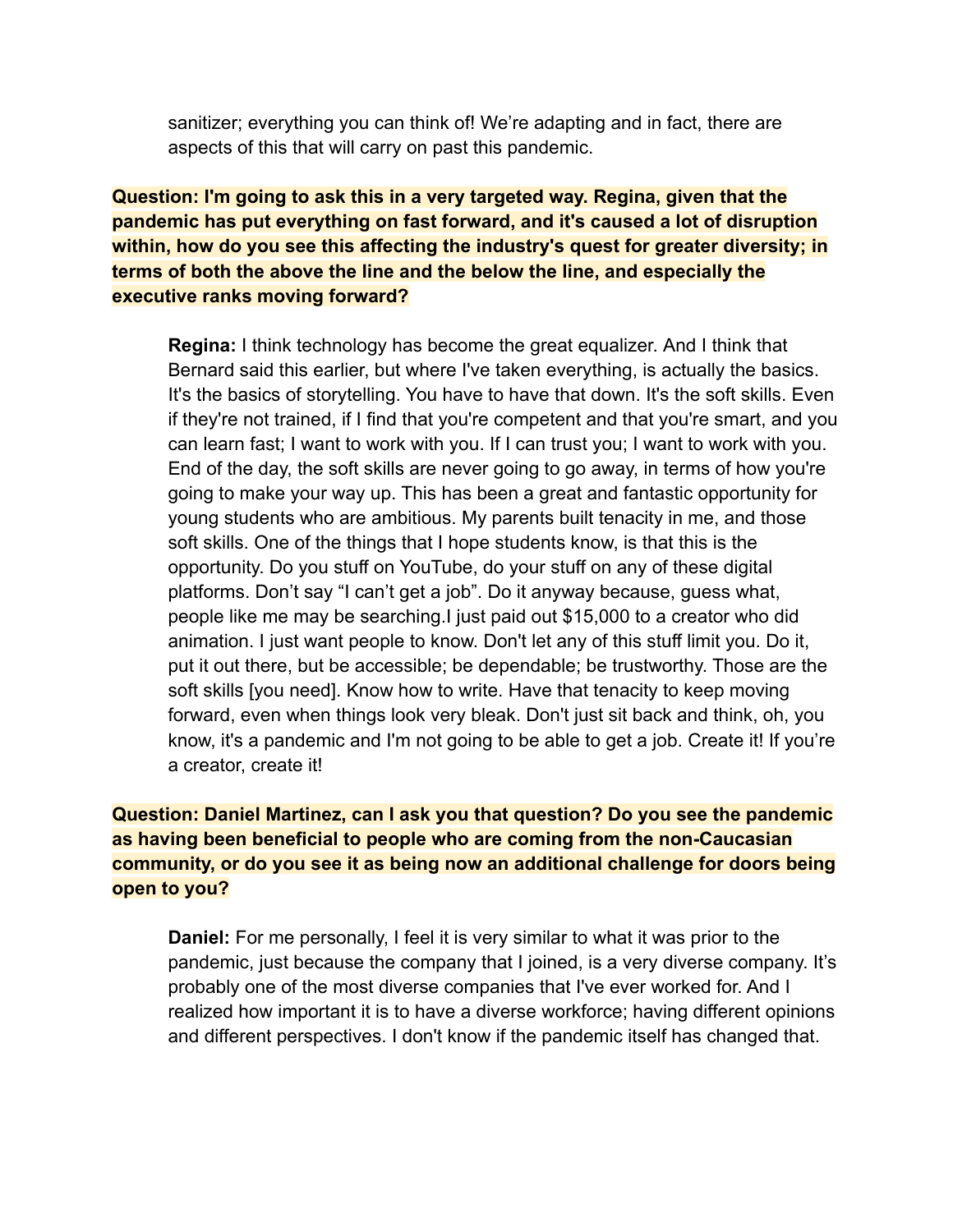**Question: Mr. McKernan, the next question is, what technology and equipment could teachers incorporate in their instruction or add to classrooms to help students become job ready? Or inversely, is there anything that might be very embraced by school districts, but is secretly becoming very obsolete?**

**Richard:** The tools are there to facilitate. There are industry standard tools like Adobe and the AVID product line. They're all useful. AVID had a protocol called EUCON, which they facilitate to any of the applications like Adobe. Ableton Live. So, it's whatever tool you choose to create with. It's an aid to creation. As an industry standard, and all across the film and post production, you see Pro Tools as the dominant on all the stages. If you go to any studio, whether it be music, broadcast to post production, the people in charge of hiring will ask if you know Pro Tools or Media Composer. In essence, those who are hiring, and companies, they don't want to be the trainers. They leave that to the educators. As far as equipment, AVID has control surfaces like the D-Command or D-Control that came out in the early 2000's; they are still relevant now. They're very inexpensive, they're still relevant to the latest version of Pro Tools or Media Composer. They are still supported through third parties, so there are parts available if anything goes wrong, especially with a piece that could be close to 20 years old. AVID, with their products, try to make the experience and the ecosystem relevant to no matter where and what you buy.

#### **Question: Mr. [Todd] Taylor, has something to add to that.**

**Todd:** When you're getting to the final part of your degree or certificate program, and you want to be an industry professional in a particular modality, you need tools and you need the surfaces. But in order to get lots of students near or into that funnel, I think we want to look at ubiquitous storytelling technologies that can apply anywhere across the curriculum. So they're starting to scaffold those experiences and those literacies in those abilities in basic storytelling or digital storytelling in their first or second semester in any program. My experience has been that the people who are destined for the industry themselves, they're going to go find their way to those specific technologies themselves. What we want to do is focus on the big picture, that is, what do you want to accomplish, what story do you want to tell? And then let's use the tools or the instruments to leverage the opportunity to share those ideas and reach those audiences, as opposed to being technology focused. Designing programs and curricula and student experiences that focus on those fundamental skills, that are not just soft skills but durable skills that will serve them in lots of different avenues, all the way across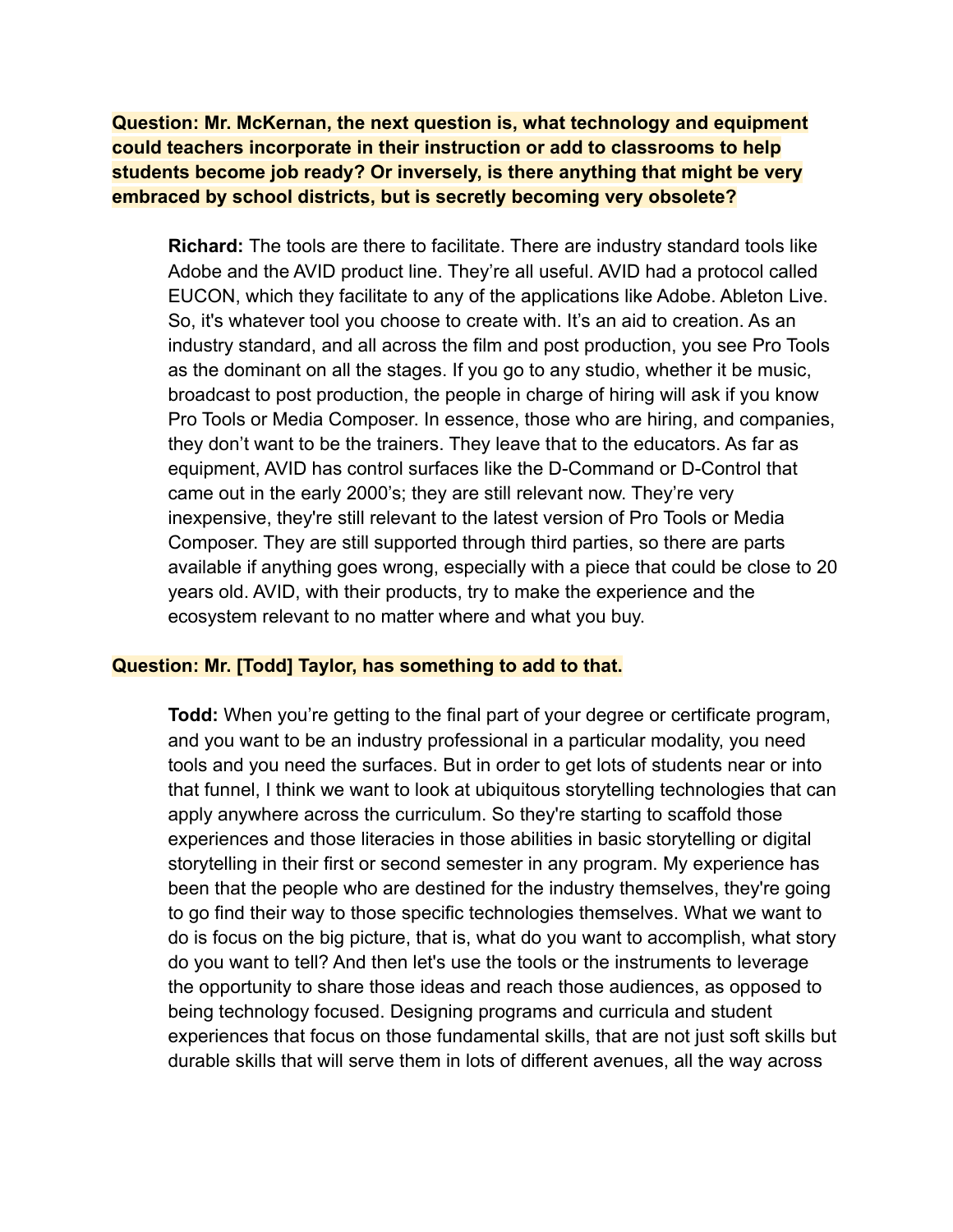the curriculum, regardless if they're going to be an entertainment industry professional or not.

**Bernard:** Quick follow-up to that, is with a lot of technology, things are changing so fast. As students who are just coming into a four year school now, they look at the technology that is existing at this moment. When he or she graduates, it's going to be different technologies. It'll be similar, but there will be advances; and there's a constant learning curve with technology. And as Todd mentioned, the skills are really about storytelling. And when you know what you want to do with that storytelling, then you're going to pick up the tools you need, and because it's constantly changing, as long as through the education you get those basics; even if it's some equipment that isn't state of the art, but it gets you to where you're going. Like in sound, if you know what faders are, and you know the basics of how that works and how to mix, it's an easy step to adapt to the latest technologies. That's going to be easy to do on your own and any company is going to help you do that. But knowing your storytelling skills and how to use technology to support what you're doing, that's the most important part.

# **Question: Mr. McCarthy, what are the technical skills or certifications that you feel a student should have if they hope to be able to land that entry level position?**

**Tom:** It's really important, and Todd brought up a great point, I want to reiterate on that; as you start in your education, it is about storytelling. It's important that you know the fundamental skills that are required in what you're trying to accomplish. Whether those skills are sound editing, sound designing or re-recording mixing. It's important that you understand the philosophy behind it. And how those tools that you're working with can help collaborate in the storytelling process. But as you start to get closer to where you're having entry into the business, for me, if people come to my office and they say, I want to be a re-recording mixer, a sound editor, sound designer or a mix tech; the first question I'm going to ask is, are you familiar with AVID technologies being Pro Tools? Since schedules and budgets are tighter, it's hard for us to train somebody for job placement. If it was someone coming in for mentorship or internship, that's a different story because we're putting them with people, so they can shadow and learn and progress. Then at a certain time, we'll give them an opportunity to go on to the hardware solutions and software solutions that the professional industry uses in post production. So, they can train themselves on site and have access editor-to-editor next door to them. For our facility and most major motion picture studios, the technology that drives is Pro Tools.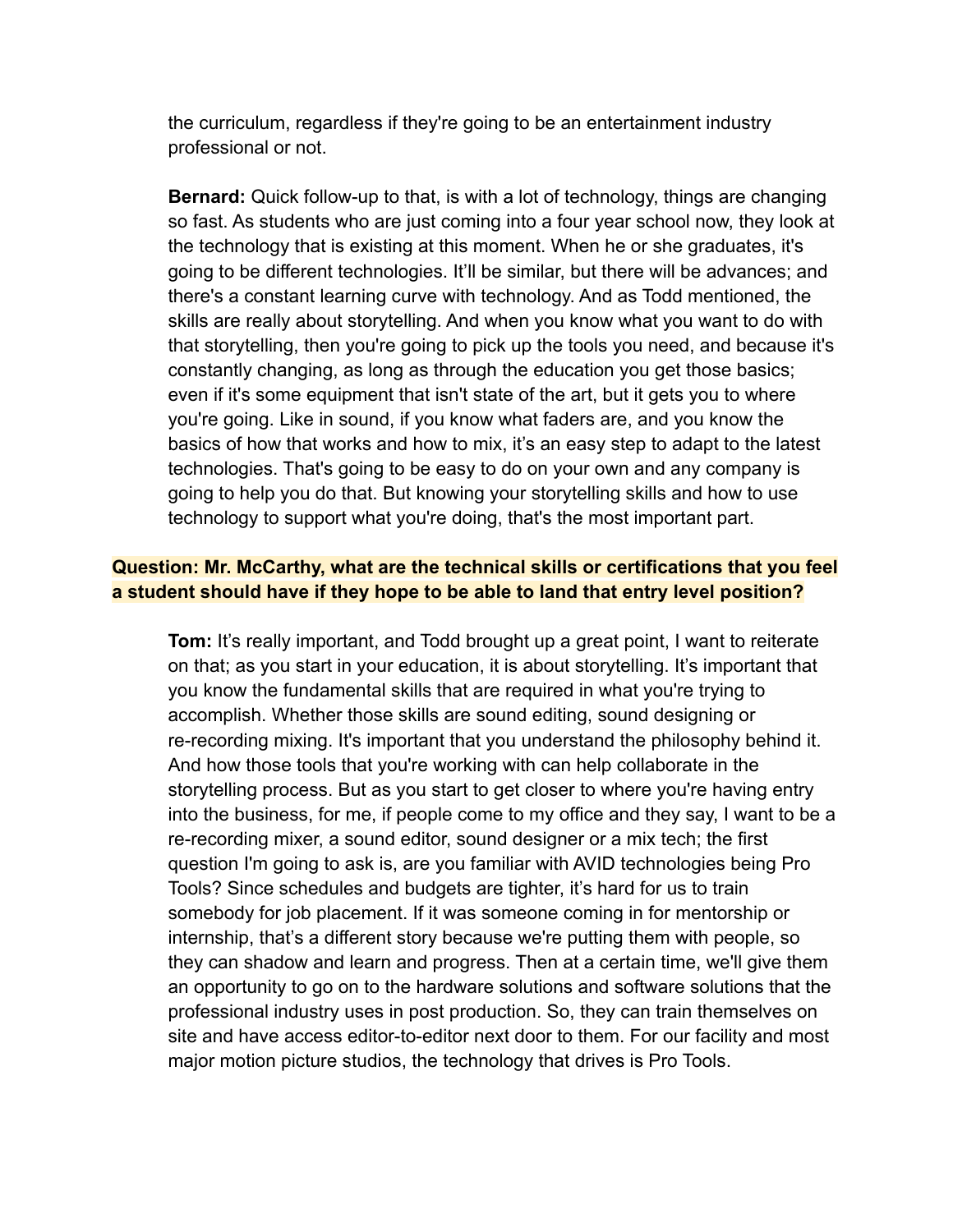**Question: Let me toss this to Mr. Martinez again, because that's a field that unfortunately not enough people seem to know about. That is the art department side. So, what would you recommend as some of the skills that are needed?**

**Daniel:** As far as technical skills, if we're talking about software, you have to have a great understanding of the Adobe Creative Suite. I don't think you have to know every single program, but you'd have to know the standard ones, like Photoshop. But once you understand that interface and how it works, you can translate that to other programs within the suite, because the terminology is the same. Beyond that, I don't know if there's certification needed. But there is a way for us to look at someone and see if they know their stuff; and that would be a portfolio! These days you need a digital portfolio. Something that can be online and we can look at. Just by reviewing your work, we can tell if you know and understand hierarchies and compositions, and how things should be laid out. You can kind of have an eye, for someone who has an eye, by looking at their portfolio.

# **Question: I want to throw that question out to everyone here. Should a student have a digital portfolio, and if so, what should be in it?**

**Regina:** I think a digital digital portfolio is definitely a must.

**Todd:** I want to share my screen and share a digital portfolio from a student who started digital storytelling her first semester in my English class, with no intention of going into media at all. She spent her summer and an internship with Adobe making her first motion graphics animation, in After Effects. She now has a job waiting for her in June when she graduates. And so, to me, this is what it looks like to be agile and literate today. To be able to move between all of these different modalities, making podcasts, making films, making motion graphics, making infographics. That kind of ability can plug into anything. So, the conversation ends up not being so much about what technical skill you have, but what have you accomplished with these particular technologies? That is an example of the abilities, literacy and capabilities that you have, and can bring to our organization.

**Tom:** In our studio we have an internship program called Spectrum. If you're interested, that is what you apply for. I receive candidates that have been chosen through that program for possible internship in our post facilities. A digital profile (or portfolio) is actually very beneficial for me, because it allows me to see exactly where they're at; in their technical skills; their creative skills and then I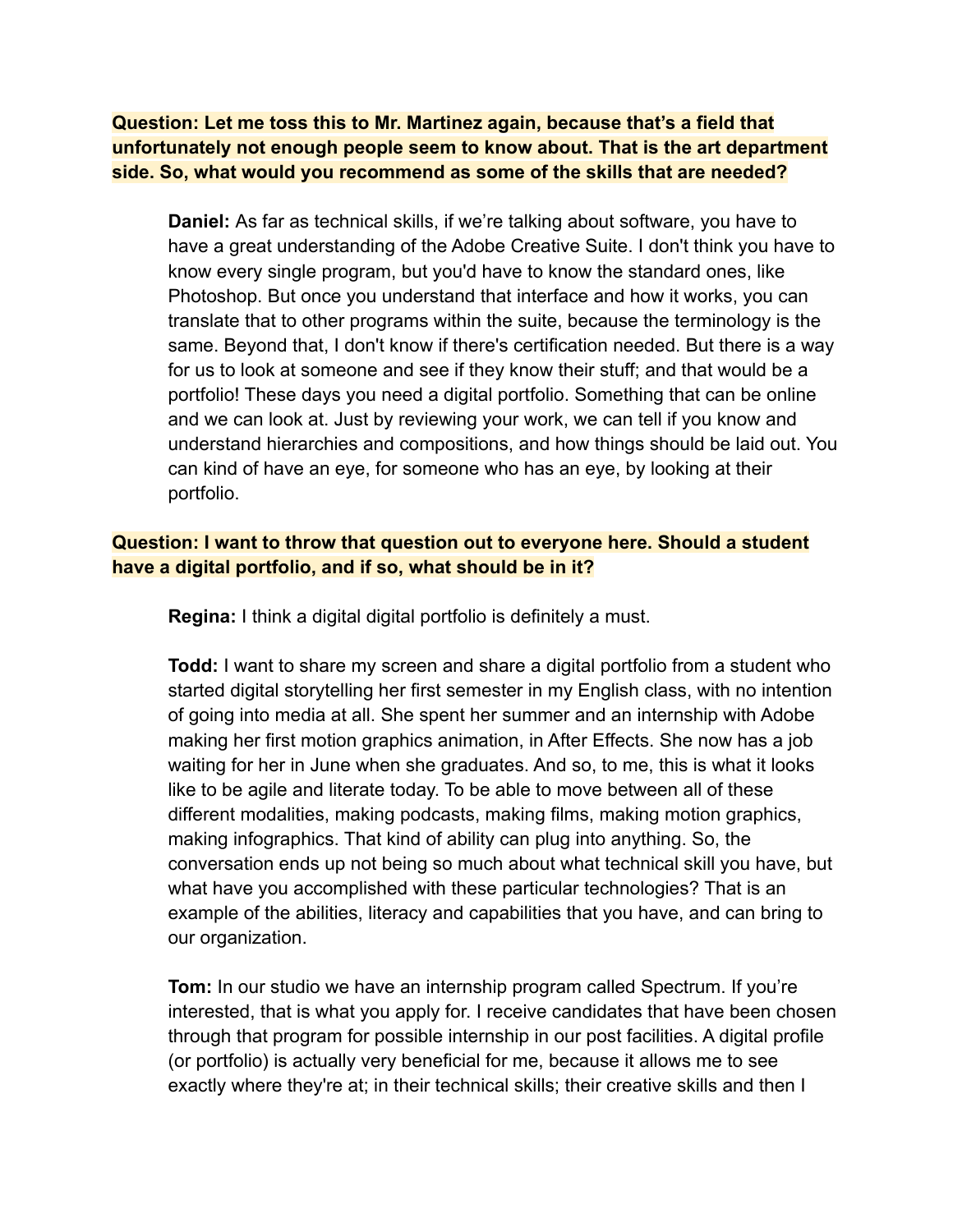meet with those individuals, and the group may be narrowed down to 10. I meet with them because I want to know their people skills. That's the most important part of getting a job in this industry; people skills (soft skills). You need to be able to collaborate and network. Networking is one of the most important things a person can do when they get into this business. So, networking, people skills and having a digital profile (portfolio). It is extremely beneficial for me because it allows me to see initially where you are starting off. The final goal is to hire that intern. So, I think knowing where you want to be, what your goals are, and having a presentation of where you are through your schooling program is advantageous to one; getting an internship and second; being placed in a job position in the industry.

# **Question: What are some of the biggest skills gaps that you have identified with the incoming student population?**

**Bernard:** I think it would be understanding professional workflows. For example, with motion pictures, dealing with studio film or dealing with an independent television broadcast; their workflows all have differences to them. Soft skills are so important. After all, these are crews that work on these films. You need to be able to collaborate with everybody. And understanding those dynamics; working on independent or studio films - those dynamics are quite different. Also, networking, followed up by relationship building; these skills are super important. Allowing students to understand that they have networking and relationships already built in. If they're in a program, from that class, you have a few that will get opportunities. And you're best known by your fellow students and they can bring you along. So, they need to be aware of that.

**Regina:** You want to start building that pipeline because somebody like me who may not be able to fully hire you, I still have connections with people. Make those connections and people will start referring you, even if they don't have that job for you.

**Bernard:** When you're sending emails, never feel like you're begging people. People are very busy, and they might not respond, but just keep sending emails. Constantly stay in touch with people.

**Regina:** And handwritten Thank You cards, when you can!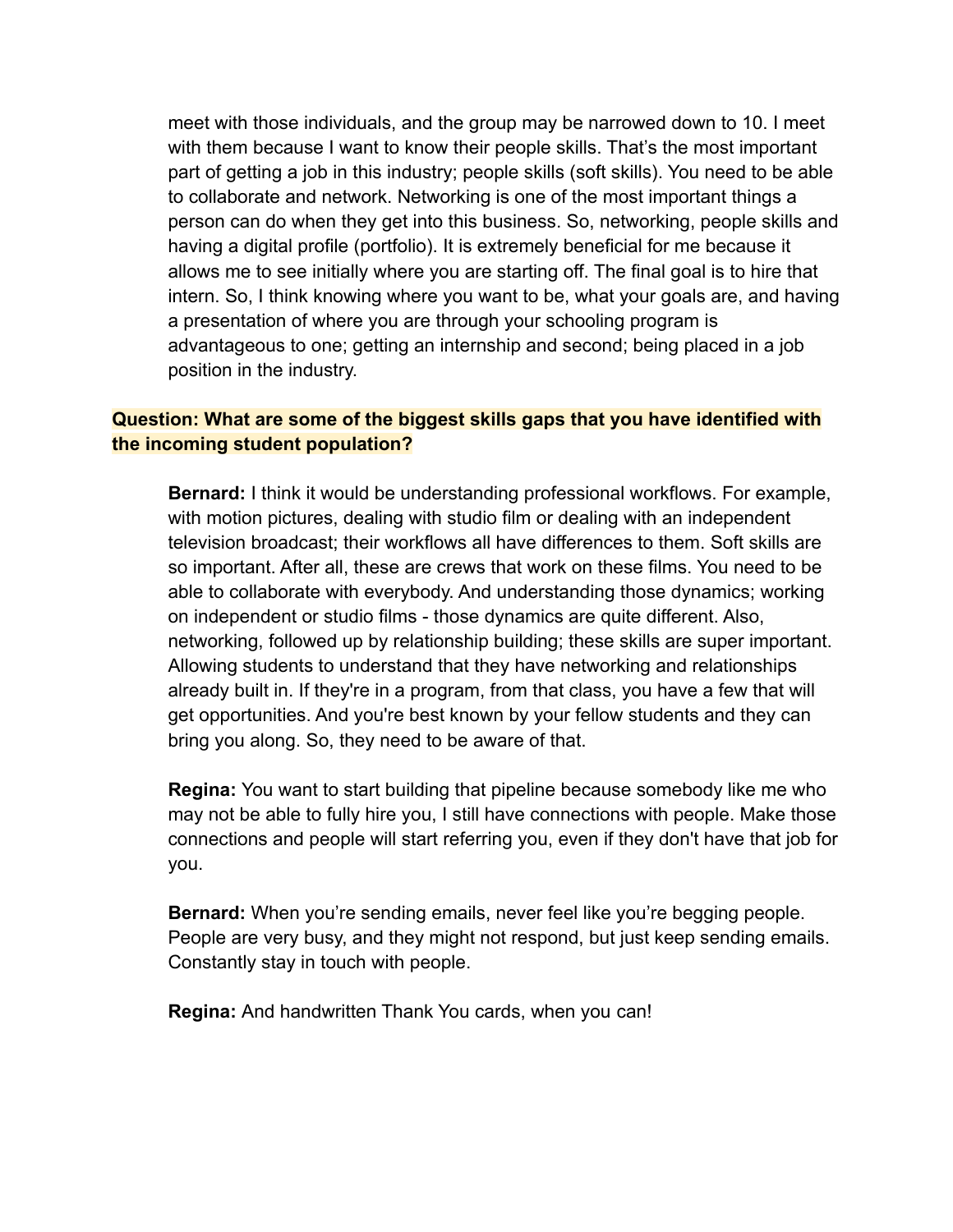**Dan:** A suggestion on handwritten cards - Get a thank you card that somebody will want to keep. I used to give out Snoopy cards in Japanese because you know somebody will keep that because it's unusual.

# **Question: What could a person expect an entry level job to be like; including the task environment and expectations?**

**Tony:** My personal experience, through my 20 year career, I started by working every job. I took every opportunity to be on every set, and every post production house that would take me. I had to adapt constantly. There was a question that asked "What is one of the top soft skills that employers desire?", I went right to problem solving. Being able to problem solve in this industry is important. When I think about an entry level position at KVCR, there's a lot of prepping. You're prepping equipment, projects, you're ingesting media. You're doing some basic fundamental work to construct the project. And that's important. That's where we all start. But it's a journey if you choose this craft. And it's all about storytelling. If you don't have a phone or a computer, you have a pen and paper. You can start storyboarding. For your first opportunity and entry level, it's about being adaptable and accepting that you are setting the foundation for people to really do their work higher up above you. But that's part of the journey.

**Bernard:** I think oftentimes, it depends on if you're coming in with a minimal education or no education. That doesn't mean there's no opportunity for you. Certainly coming into a facility, they have their basic jobs that will give you experience. Also, take it upon yourself to teach yourselves. Read manuals. It's also very important for the student to know themselves; where their strengths are and how to push yourself is a huge component to soft skills.

**Question: This is one that is addressing our community college population because our median age is usually 28 years old, we've got a lot of incumbent workers who have the entry level soft skills and even an ability to learn the technical skills stuff down. What are some of the skills that are needed to jump in, in a career change position to be middle management or even junior executive level?**

**Tony:** That's a big part of that leap; if you've got some confidence in the technical abilities you have and have been a part of a creative process, the next logical step is budgeting, scheduling, resource and union issues. When I was producing commercials, there was a lot of union knowledge that you just have to start reading and picking up on.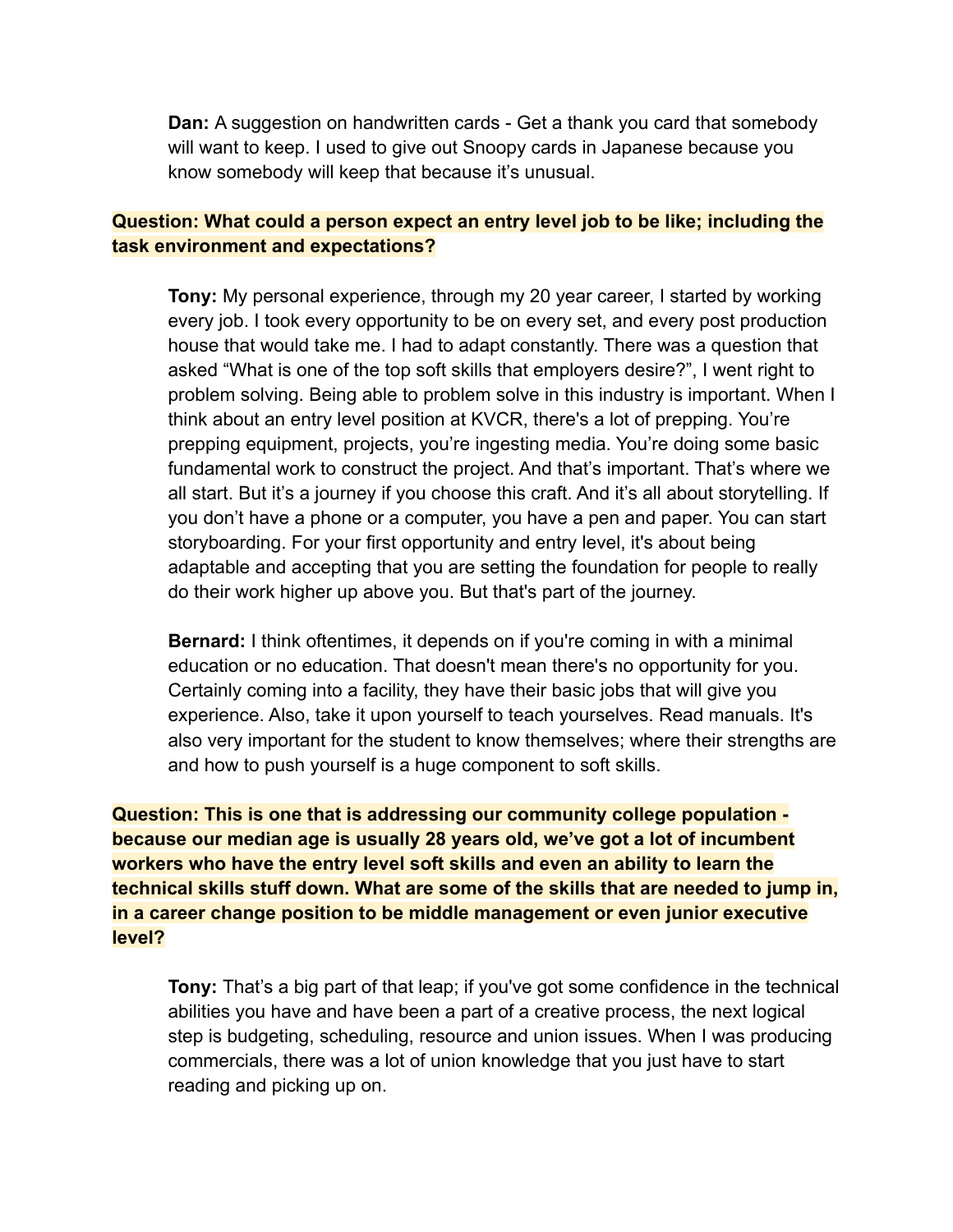**Tom:** That's a great point. I worked for studios as a sound supervisor designer, and then at a young age, I opened up my own sound editorial business. Then I realized I'm creating budgets. And creating the budgets for the shows, now I'm interacting more at a studio management level, although I'm still on the creative side. And if you have the creative experience; if you've actually been in the trenches for what your new position is going to manage, you're going to be much more beneficial to those that have hired you. Because now you absolutely understand any issue that's going to arise, you're going to have solutions for problems that could happen. I came from the creative side and then I started doing budgets, and then I became management. Now I'm dealing with the unions, Sony Japan with technological involvement. WIth the experience and knowledge I had, I migrated myself into something different.

**Tony:** That's an excellent point, streaming has been my new exciting career. Development after 30 years is learning and developing streaming knowledge and we've just installed that within the last two months at KVCR. You never stop learning in this profession and from a management standpoint or a creative standpoint.

**Regina:** I didn't know how to do budgets, and then I got a \$2 million grant. I didn't want to pay somebody to do the job, so I learned. Students should take Accounting 101 to learn how to understand budgets. Also, learn about every level of the company.

# **Question: How is the industry approaching aspects of accessibility with software for students with disabilities, especially with the integration of LMS programs such as Canvas? Is the industry looking at outcomes to support academic institutions with online cloud collaboration?**

**Todd:** Adobe is continuing to invest in LMS integration between Creative Cloud and in Canvas and Blackboard, the leading LMS'. But the larger issue of access here, I think connects to a complex of things that also relates back to the last things we were talking about: the world has changed dramatically in the last five years. The change in demographics and the workforce has meant that people need to be as flexible, and agile as possible in deeply cognitive ways. Accessibility is one of the key facets that we need to increasingly respond to. Especially when something like COVID or a recession happens, the digital divide between those who are included and excluded widens. Which is why I'm very proud to work for a company like Adobe, who is doing a lot of initiatives.